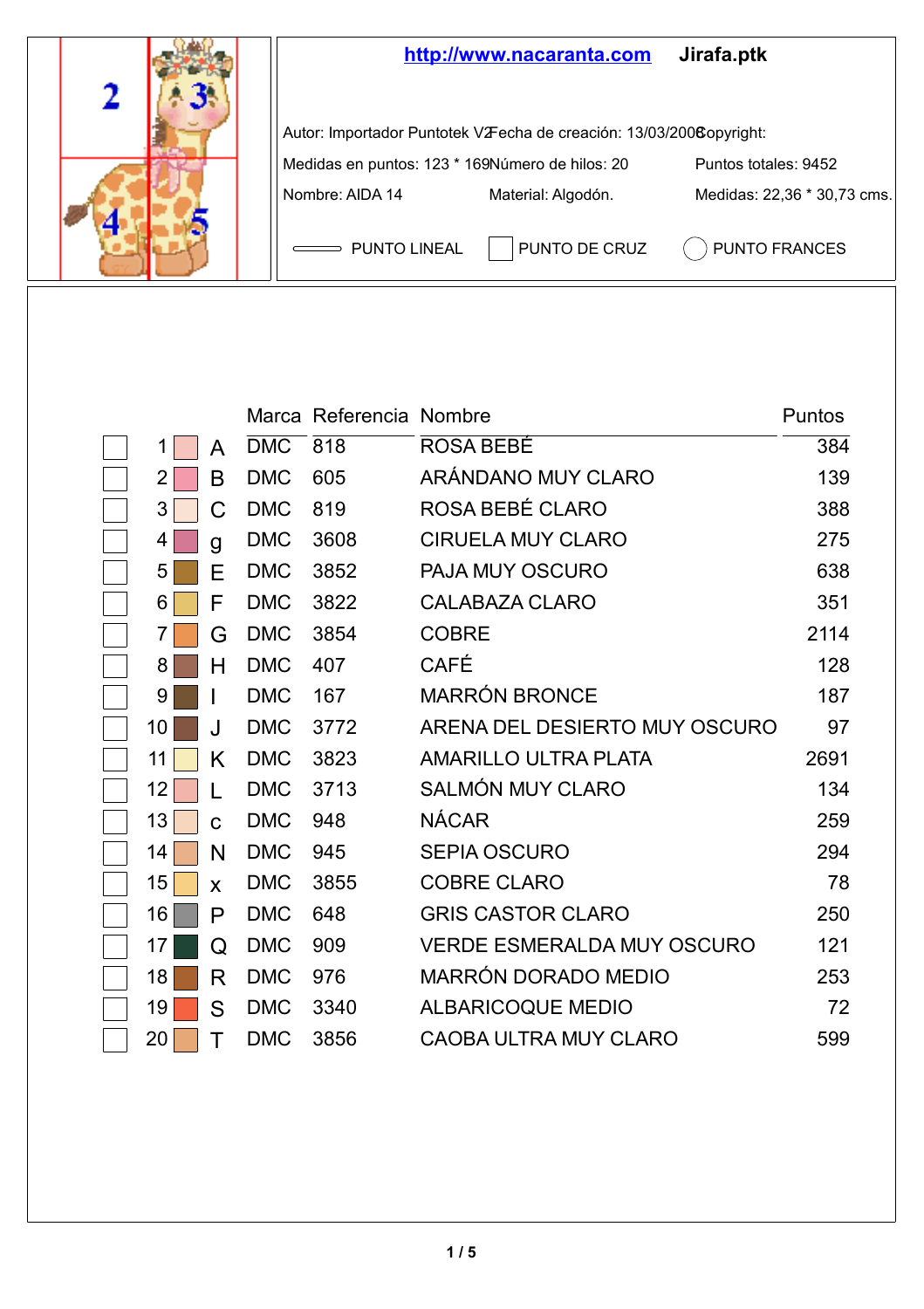## **<http://www.nacaranta.com>Jirafa.ptk 62\*84**

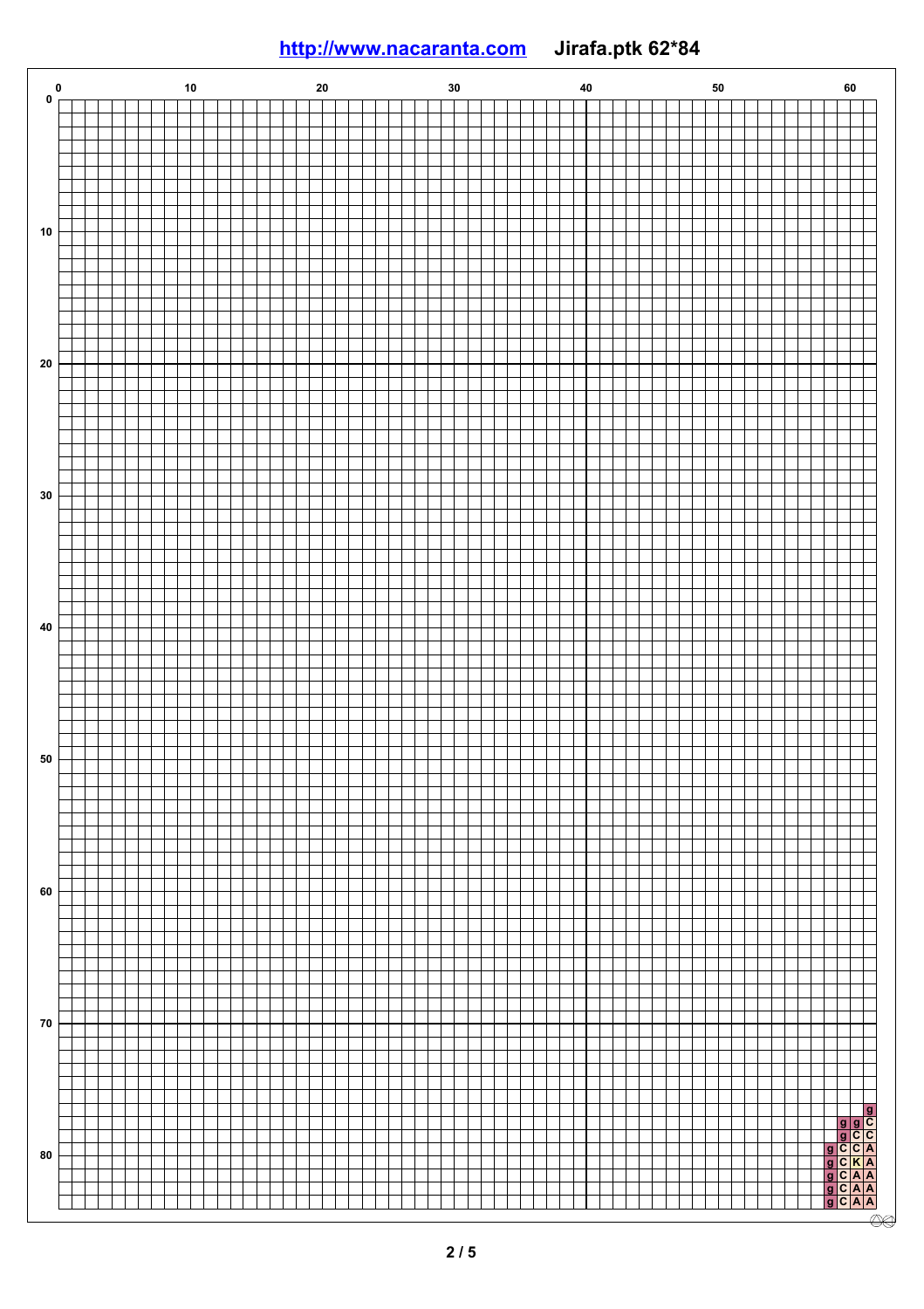## **<http://www.nacaranta.com>Jirafa.ptk 61\*84**

|    |                     |                                    |      | 70           |                                         |                |                              |                                                      |                              |                                |                                  | 80                                                 |                                                         |                                           |                         |                                 |                                 |                         | 90                                                                   |                                                            |                                           |                      |                                                                   |    |                                                                   | 100                                                    |                                                              |                                                    |                                                    |                       |                                                     | 110                            |                               |                                           |                                             |                               |            | 120 |  |
|----|---------------------|------------------------------------|------|--------------|-----------------------------------------|----------------|------------------------------|------------------------------------------------------|------------------------------|--------------------------------|----------------------------------|----------------------------------------------------|---------------------------------------------------------|-------------------------------------------|-------------------------|---------------------------------|---------------------------------|-------------------------|----------------------------------------------------------------------|------------------------------------------------------------|-------------------------------------------|----------------------|-------------------------------------------------------------------|----|-------------------------------------------------------------------|--------------------------------------------------------|--------------------------------------------------------------|----------------------------------------------------|----------------------------------------------------|-----------------------|-----------------------------------------------------|--------------------------------|-------------------------------|-------------------------------------------|---------------------------------------------|-------------------------------|------------|-----|--|
|    |                     |                                    |      |              |                                         |                |                              |                                                      |                              |                                |                                  |                                                    |                                                         |                                           |                         |                                 |                                 |                         |                                                                      |                                                            |                                           |                      |                                                                   |    |                                                                   |                                                        |                                                              |                                                    |                                                    |                       |                                                     |                                |                               |                                           |                                             |                               |            |     |  |
|    |                     |                                    |      |              |                                         |                |                              |                                                      |                              |                                |                                  |                                                    |                                                         |                                           |                         |                                 |                                 |                         |                                                                      |                                                            |                                           |                      |                                                                   |    |                                                                   |                                                        | $\overline{\mathbf{c}}$                                      | $\overline{\mathbf{c}}$<br>$\overline{\mathsf{c}}$ |                                                    |                       |                                                     |                                |                               |                                           |                                             |                               |            |     |  |
|    |                     |                                    |      |              |                                         |                |                              |                                                      |                              |                                |                                  | $\overline{\mathbf{c}}$<br>$\overline{\mathbf{c}}$ | $\overline{\mathbf{c}}$<br>$\overline{\mathsf{c}}$<br>ℼ | KKE                                       | $K$ $K$ $K$             |                                 |                                 |                         |                                                                      |                                                            | ਜ<br>н                                    |                      |                                                                   |    |                                                                   | π<br>Е<br>$\overline{\mathsf{k}}\overline{\mathsf{k}}$ | $\overline{\mathbf{K}}$                                      | KC<br>टि<br>ĸ                                      | $\overline{\mathsf{c}}$<br>$\overline{\mathsf{c}}$ |                       |                                                     |                                |                               |                                           |                                             |                               |            |     |  |
|    |                     |                                    |      |              |                                         |                |                              |                                                      |                              |                                |                                  | C                                                  |                                                         | CKKK                                      |                         |                                 |                                 |                         |                                                                      |                                                            | н                                         |                      | J                                                                 |    | F                                                                 | $K$ $K$                                                | κ<br>K                                                       | K C                                                | $\overline{c}$                                     |                       |                                                     |                                |                               |                                           |                                             |                               |            |     |  |
|    |                     |                                    |      |              |                                         |                |                              |                                                      |                              |                                |                                  | $\overline{c}$                                     | C<br>c<br>$\overline{c}$                                | κ                                         | κ                       |                                 |                                 |                         |                                                                      |                                                            | н                                         |                      | H H                                                               |    |                                                                   |                                                        | κ<br>ĸ                                                       | C<br>lc.                                           | ١c                                                 |                       |                                                     |                                |                               |                                           |                                             |                               |            |     |  |
|    |                     |                                    |      |              |                                         |                |                              |                                                      |                              |                                |                                  |                                                    |                                                         | $\overline{c}$<br>C                       | ĸ<br>ĸ                  |                                 |                                 | TТ                      | н<br>н                                                               |                                                            | п<br>T.                                   | IJ                   |                                                                   |    |                                                                   |                                                        | $\overline{\mathsf{c}}$<br>$\overline{\mathbf{K}}$<br>c<br>ĸ | C                                                  |                                                    |                       |                                                     |                                |                               |                                           |                                             |                               |            |     |  |
| 10 |                     |                                    |      |              |                                         |                |                              |                                                      |                              |                                |                                  |                                                    |                                                         | С                                         | κ                       | P<br>ΙF                         | P                               | P                       | $\overline{P}$<br>P                                                  | J                                                          | T.<br>т                                   | ШΙ                   |                                                                   |    | IH JIE                                                            | Е                                                      | κ<br>$\overline{c}$                                          |                                                    |                                                    |                       |                                                     |                                |                               |                                           |                                             |                               |            |     |  |
|    |                     |                                    |      |              |                                         | Q              | Q                            | т<br>ш                                               | п                            | Q                              | o                                |                                                    |                                                         | C<br>P                                    | P                       | K K P K K K<br>P                |                                 | KK                      | P<br>$\overline{\mathsf{P}}$                                         | $P$ $P$                                                    | P                                         | P                    | $\overline{\mathsf{P}}$<br>Е                                      |    | P<br>K K K                                                        | $\overline{\mathsf{P}}$                                | C<br>ĸ<br>Ιc<br>$\overline{\mathsf{c}}$                      |                                                    |                                                    |                       | Q                                                   | Q                              | Q                             | Q                                         |                                             |                               |            |     |  |
|    |                     |                                    |      |              |                                         | Q              | т                            |                                                      |                              |                                | Q                                |                                                    |                                                         | P<br>ĸ                                    | κ                       |                                 |                                 |                         |                                                                      |                                                            |                                           |                      |                                                                   |    | $P$  P K K P P P P P P P K K K                                    |                                                        | $P$ $P$ $P$ $P$ $P$                                          |                                                    |                                                    |                       | Q                                                   | $\mathbf Q$<br>т               | п                             | т<br>Q                                    |                                             |                               |            |     |  |
|    |                     |                                    |      |              | Ε                                       | Q<br> c c      | Q<br>Q                       | L.<br>ш.<br>T.                                       | <b>TI</b>                    | $P$ $P$<br>$\mathsf{P}$        | K K                              | P                                                  | PEPP                                                    | P                                         |                         |                                 |                                 |                         |                                                                      |                                                            |                                           |                      |                                                                   |    |                                                                   |                                                        |                                                              |                                                    |                                                    | <b>P</b>              | $\overline{Q}$<br>T<br>$\overline{\mathsf{P}}$<br>P | т<br>ш                         | L.                            | TТ<br>Q                                   | Q<br>Q                                      | Е                             |            |     |  |
|    |                     |                                    |      |              |                                         |                |                              |                                                      |                              |                                |                                  |                                                    |                                                         |                                           |                         |                                 |                                 |                         |                                                                      |                                                            |                                           |                      |                                                                   |    |                                                                   |                                                        |                                                              |                                                    |                                                    |                       |                                                     |                                |                               | 111Q                                      |                                             | C                             | c c        |     |  |
|    |                     |                                    |      |              |                                         |                |                              |                                                      |                              |                                |                                  |                                                    |                                                         |                                           |                         |                                 |                                 |                         |                                                                      |                                                            |                                           |                      |                                                                   |    |                                                                   |                                                        |                                                              |                                                    |                                                    |                       |                                                     |                                |                               |                                           | C<br>Е                                      | Е<br>IN.                      | N          |     |  |
|    |                     | $x$ $K$ $N$ $N$ $N$ $N$            |      |              |                                         |                |                              |                                                      |                              |                                |                                  |                                                    |                                                         |                                           |                         |                                 |                                 |                         |                                                                      |                                                            |                                           |                      |                                                                   |    |                                                                   |                                                        |                                                              |                                                    |                                                    |                       |                                                     |                                |                               |                                           | N                                           | N                             | $N$ $N$    |     |  |
| 20 |                     | <b>x x N N N N N P K K K K K S</b> |      |              |                                         |                |                              |                                                      |                              |                                |                                  |                                                    |                                                         |                                           |                         |                                 |                                 |                         |                                                                      |                                                            |                                           |                      |                                                                   |    |                                                                   |                                                        |                                                              |                                                    |                                                    |                       |                                                     | KKKKFN                         |                               |                                           | PPKKKPNN                                    |                               | Ιĸ         |     |  |
|    |                     |                                    |      |              |                                         |                |                              |                                                      |                              |                                |                                  |                                                    |                                                         |                                           |                         |                                 |                                 |                         |                                                                      |                                                            |                                           |                      |                                                                   |    |                                                                   |                                                        |                                                              |                                                    |                                                    |                       |                                                     |                                |                               |                                           |                                             | $N \overline{N} \overline{N}$ |            |     |  |
|    |                     |                                    |      |              |                                         |                |                              |                                                      |                              |                                |                                  |                                                    |                                                         |                                           |                         |                                 |                                 |                         |                                                                      |                                                            |                                           |                      |                                                                   |    |                                                                   |                                                        |                                                              |                                                    |                                                    |                       |                                                     |                                |                               |                                           | QQ                                          | PPPPNNNKX                     | <u>xix</u> |     |  |
|    |                     |                                    |      |              |                                         |                |                              |                                                      |                              |                                |                                  |                                                    |                                                         |                                           |                         |                                 |                                 |                         |                                                                      |                                                            |                                           |                      |                                                                   |    |                                                                   |                                                        |                                                              |                                                    |                                                    |                       |                                                     |                                |                               |                                           | T.                                          | $Q$ $Q$ $E$                   |            |     |  |
|    |                     |                                    |      |              |                                         |                |                              |                                                      |                              |                                |                                  |                                                    |                                                         |                                           |                         |                                 |                                 |                         |                                                                      |                                                            |                                           |                      |                                                                   |    |                                                                   |                                                        |                                                              |                                                    |                                                    |                       |                                                     |                                |                               |                                           |                                             | т<br>Q<br>п.                  | Q<br>Q     |     |  |
|    |                     |                                    |      | $\Omega$     | $\Omega$<br>$\Omega$                    | Q              | $Q$ $\overline{G}$           |                                                      | icic.                        | G                              | <b>GGG</b>                       |                                                    | lG                                                      |                                           |                         |                                 |                                 |                         |                                                                      |                                                            |                                           |                      | KKKKKKKKKKKKKK                                                    |    | K K K K                                                           |                                                        |                                                              |                                                    | PPPPKKK                                            |                       |                                                     | P                              | P                             |                                           |                                             | <b>POIIIO</b>                 |            |     |  |
|    |                     |                                    |      |              |                                         |                | $\mathbf{x}$<br>$\mathbf{x}$ | GIGIG<br>c<br>c                                      | G                            | G                              | <b>G</b> lGlG<br> G G            | lG<br>G                                            | lG                                                      |                                           |                         |                                 |                                 |                         |                                                                      |                                                            |                                           |                      |                                                                   |    | GKKKKKKKKKKKKKKKKKKKKKKKKKKKKK                                    |                                                        |                                                              |                                                    |                                                    |                       | ĸ                                                   |                                |                               | Q<br>$\mathbf{x}$                         |                                             | $Q Q Q Q$                     |            |     |  |
| 30 |                     |                                    |      |              |                                         | E              | lx G                         |                                                      |                              |                                |                                  |                                                    |                                                         |                                           |                         |                                 |                                 |                         |                                                                      | <b>GKKKKKKKKKKKKKKKKKKK</b>                                |                                           |                      |                                                                   |    | GKKKKKKKKKKKKKKKKKKKKKKKKKK<br>KKKKKK                             | $\overline{\mathsf{k} \mathsf{k}}$                     |                                                              |                                                    | KKKKKKKK                                           | K K K                 |                                                     |                                | K K X                         | KKxE                                      |                                             |                               |            |     |  |
|    |                     |                                    |      |              |                                         | x              |                              |                                                      |                              |                                |                                  |                                                    |                                                         |                                           |                         |                                 |                                 |                         |                                                                      |                                                            |                                           |                      |                                                                   |    |                                                                   |                                                        |                                                              |                                                    |                                                    |                       |                                                     |                                |                               | ١x                                        |                                             |                               |            |     |  |
|    |                     |                                    |      |              |                                         |                |                              | KKKKK                                                |                              |                                |                                  |                                                    |                                                         |                                           |                         | KKKKKKKKKK                      |                                 |                         |                                                                      |                                                            |                                           |                      |                                                                   |    | KKKKKKKKKKKKKKKKKK                                                |                                                        |                                                              |                                                    |                                                    |                       |                                                     | KKKKK                          |                               |                                           |                                             |                               |            |     |  |
|    |                     |                                    |      |              | $\mathbf{x}$                            |                | xKK                          |                                                      |                              |                                |                                  |                                                    |                                                         |                                           |                         |                                 |                                 |                         |                                                                      |                                                            |                                           |                      |                                                                   |    |                                                                   |                                                        |                                                              |                                                    |                                                    |                       |                                                     |                                |                               |                                           |                                             |                               |            |     |  |
|    |                     |                                    |      |              |                                         |                | KK                           | KKKKKKKJ                                             |                              |                                |                                  |                                                    |                                                         |                                           |                         |                                 |                                 |                         |                                                                      |                                                            |                                           |                      |                                                                   |    |                                                                   |                                                        |                                                              |                                                    |                                                    |                       |                                                     |                                |                               |                                           |                                             |                               |            |     |  |
|    |                     |                                    |      |              |                                         | ĸ              |                              |                                                      |                              |                                |                                  |                                                    |                                                         |                                           |                         |                                 |                                 |                         |                                                                      |                                                            |                                           |                      |                                                                   |    |                                                                   |                                                        |                                                              |                                                    |                                                    |                       |                                                     |                                |                               |                                           |                                             |                               |            |     |  |
|    |                     |                                    |      |              |                                         |                |                              | KKKKKJQQQQI                                          |                              |                                |                                  |                                                    |                                                         |                                           |                         |                                 |                                 |                         |                                                                      |                                                            |                                           |                      |                                                                   |    | KKKKKKKKKKKKKKKKKK<br>KKKKKKKKKKKKKKKKK                           |                                                        |                                                              |                                                    | QQQQQJ <mark>K</mark><br><mark>IQQQQJK</mark>      |                       |                                                     | K K K                          |                               | KK                                        |                                             |                               |            |     |  |
| 40 |                     |                                    |      |              | $\mathbf{x}$                            | K              |                              | K K K K E                                            |                              |                                |                                  | $Q$ $P$ $P$ $Q$                                    |                                                         |                                           |                         |                                 |                                 |                         |                                                                      |                                                            |                                           |                      |                                                                   |    |                                                                   |                                                        |                                                              |                                                    | $Q$ $P$ $P$                                        | QE                    | ¢                                                   | K K K K                        |                               |                                           | x                                           |                               |            |     |  |
|    |                     |                                    |      |              | $\mathbf{x}$<br>$\mathbf{x}$            |                |                              | $K K K K K K E$<br>KKKKK                             |                              |                                | EIE                              |                                                    |                                                         |                                           |                         |                                 |                                 |                         |                                                                      |                                                            |                                           |                      |                                                                   |    |                                                                   |                                                        |                                                              | J <br>EE                                           | T.                                                 | E K K<br>EEE          | K<br>面                                              | K K<br>$\overline{\mathsf{k}}$ | $K$ $K$ $K$                   | κ                                         | ×<br>x                                      |                               |            |     |  |
|    |                     |                                    |      |              | κ                                       |                |                              | KKKKE                                                |                              | Е                              | <b>cccccc</b>                    |                                                    |                                                         |                                           | Е                       | c c c c                         |                                 |                         | $\overline{\mathsf{c}}$                                              | c c c c c                                                  |                                           |                      |                                                                   |    | c c c c c c                                                       |                                                        | Ε                                                            |                                                    | <b>CCCCCC</b>                                      |                       | Е                                                   |                                | K K K                         |                                           |                                             |                               |            |     |  |
|    |                     |                                    |      | Ιx           | $\mathbf{x}$<br>$\overline{\mathbf{K}}$ | KKK<br>$K$ $K$ |                              | $\overline{\mathsf{k}}$<br>Ε                         | Ε                            | c c c                          | c c c c c c<br>Е                 |                                                    | Γc<br>E                                                 |                                           |                         | CEECCCC<br>CCCCCCCC<br>CCCCCCCC |                                 |                         |                                                                      |                                                            |                                           |                      |                                                                   |    | COCOCOCOCOCOCOC<br>COCOCOCOCOCOCOC<br>COCOCOCOCOCOCOC             |                                                        |                                                              |                                                    | <u>CCCCCCE</u><br>C <mark>EEE</mark> CCC           |                       |                                                     |                                | EK                            | K K K                                     | ×                                           |                               |            |     |  |
|    |                     |                                    |      | $\mathbf{x}$ |                                         | K c            |                              | c                                                    | c                            | c                              | E                                | Е                                                  | Е<br>E                                                  |                                           |                         |                                 |                                 |                         |                                                                      |                                                            |                                           |                      |                                                                   |    |                                                                   |                                                        |                                                              |                                                    | $c$ eele                                           |                       | $\mathbf{c}$<br>$\mathbf c$                         |                                | c                             | $\overline{c}$                            |                                             |                               |            |     |  |
|    |                     |                                    |      | $\mathbf{x}$ | K<br>ĸ<br>$\overline{\mathbf{c}}$       | c c<br> c c    |                              | ΙE<br>$ {\bf c} $<br> c <br>Ε                        | $\mathbf{c}$<br>$\mathbf{c}$ | $\overline{c}$<br>$\mathbf{c}$ | EIE<br>п<br>Ε                    | Е<br>$\overline{\mathbf{c}}$                       | c c<br>c c                                              | $\overline{\mathbf{c}}$<br>$\overline{c}$ | $\overline{\textbf{c}}$ | c   c   C<br> c c               | c c <br>$\overline{\mathbf{c}}$ | $\overline{c}$          | $\overline{\mathbf{c}}$<br>$\overline{c}$<br>$\overline{\mathsf{c}}$ | c c                                                        | $\overline{c}$                            | $\mathbf{c}$<br> c c | $\overline{\mathbf{c}}$<br>$\overline{\mathsf{c}}$<br>$\mathbf c$ |    | c c<br>$\overline{c}$                                             | c c<br> c c                                            | $\mathbf c$                                                  | c c<br>c c c                                       | $\overline{\mathbf{c}}$                            | EEE<br>Ε<br>lE        | $\mathbf c$<br>$\mathbf c$<br>$\mathbf c$           | c<br>ΙE                        | $\overline{c}$<br>$\mathbf c$ | c<br> c <br>$\overline{\textbf{c}}$<br>١c | KK<br>A                                     | $\mathbf{x}$                  |            |     |  |
| 50 |                     |                                    |      | ١x           | A                                       | A c            |                              | CCAAAACCC                                            |                              |                                |                                  |                                                    |                                                         | $\overline{\mathbf{c}}$                   | $\mathbf c$             | c c                             | $\mathbf c$                     | ट ट                     | $\frac{1}{6}$                                                        | $rac{c}{c}$                                                | $\frac{1}{6}$                             | C c                  | $\overline{c}$                                                    |    |                                                                   |                                                        | c c c                                                        |                                                    | CAAAAAC                                            |                       |                                                     | c c                            |                               | c<br>١c                                   |                                             |                               |            |     |  |
|    |                     |                                    |      | A            |                                         |                |                              | $A A A A A A A A A A A A A$<br>AALAAAALLLLLAAA       |                              |                                |                                  |                                                    |                                                         | c                                         | c c                     | c c c<br>c                      | $\mathbf c$<br>$\mathbf c$      | C<br> c C               | c<br>Iс<br>$\overline{c}$                                            | c c<br> c c                                                | c                                         | lc.<br> c            | $\mathbf{c}$<br>$\mathbf{c}$<br>$\vert c \vert$<br>$\mathbf{c}$   |    | c c<br>$\overline{\mathsf{c}}$<br>$\overline{\mathsf{c}}$<br> c c |                                                        |                                                              |                                                    | $C   C   A   A   A   A   A   A   A$<br>CAALLLLL    |                       | П<br>L                                              |                                | ١c                            | $\mathbf{c}$<br> A A A A                  | п.                                          | xE                            |            |     |  |
|    |                     |                                    |      |              | 디디                                      |                |                              | <b>CCCCCC</b>                                        |                              |                                | $L L L L A A $                   |                                                    |                                                         |                                           | $\overline{\textbf{c}}$ | c <br>$\mathbf c$               | $\mathbf c$                     | c                       | C<br>C                                                               | $\overline{c}$                                             | $\frac{c}{c}$<br>$\overline{\mathsf{c}}$  | c c                  | $\overline{\textbf{c}}$                                           |    | $\overline{\mathsf{c}}$<br> c c                                   | A A                                                    | L                                                            | LL                                                 | L                                                  | τ<br>с                | τ                                                   | τ                              |                               | $L$ $A$ $A$ $A$                           |                                             |                               |            |     |  |
|    |                     |                                    | г    | п            | П<br>$\overline{\mathsf{N}}$<br>N       |                | NNA                          | <b>NNNLBBBL</b>                                      | ПN                           | П                              | aca                              |                                                    | uuu                                                     | L[A]                                      |                         | A <sub>c</sub><br>$A$ $C$ $C$   | $\mathbf{c}$<br>$\mathbf c$     | $rac{c}{c}$             | $\overline{c}$<br>$\overline{c}$                                     | $rac{c}{c}$                                                | $\overline{c}$<br>$\overline{\mathbf{c}}$ | c c<br> c c          | ¢<br>$\mathbf c$                                                  |    | c c A A L<br>Ā<br> c c                                            | <b>AL</b>                                              | П<br>τ                                                       | ПR<br><b>LB</b>                                    | в                                                  | BB<br>$B$ $B$ $B$ $B$ | П<br>ΙL<br>Œ                                        | П<br>E                         | O                             | $L$ $A$ $A$<br>ПL                         | ١x                                          | LNEE                          | NE         |     |  |
|    |                     |                                    |      |              |                                         |                |                              | NNNNNBBBBBLLL                                        |                              |                                |                                  |                                                    |                                                         | $\overline{A}$                            | A <sub>c</sub>          | $\overline{c}$                  |                                 | $rac{c}{c}$ $rac{c}{c}$ |                                                                      | cicle<br>Cicle                                             | $\overline{\mathbf{c}}$                   | c                    | $\mathbf c$<br>$\mathbf{c}$                                       |    | c c                                                               | $A$ $L$                                                | L                                                            | <b>BB</b>                                          | П                                                  | <b>BBBBL</b>          |                                                     |                                |                               |                                           | $L \vert N \vert N \vert N \vert N \vert E$ |                               |            |     |  |
|    |                     |                                    |      |              | Ε                                       |                |                              | $N \mid N \mid N \mid B \mid B \mid B \mid B \mid L$ |                              |                                |                                  |                                                    | uuu                                                     | $\blacktriangle$                          | A c                     | $\mathbf{c}$                    |                                 |                         |                                                                      |                                                            | $\mathbf{c}$                              | c c                  | $\mathbf{c}$                                                      |    | c c<br>A                                                          | AL.<br> A L                                            | L<br>П                                                       | <b>BB</b>                                          | B<br>LBBBBBBNNNNNE                                 | B B B B N             |                                                     |                                | L                             |                                           | $N \mid N \mid N \mid E$                    |                               |            |     |  |
|    |                     |                                    |      |              |                                         |                |                              | NNNNNBBLLLAACCC<br>$E$ NNNNNLLLLAAA                  |                              |                                |                                  |                                                    |                                                         |                                           |                         |                                 |                                 |                         |                                                                      |                                                            | ¢                                         |                      | ¢                                                                 |    | COCOCOCOCOCOCO A                                                  | A A                                                    | г                                                            |                                                    | $L L B B B N N N N N E E$                          |                       |                                                     |                                |                               |                                           |                                             |                               |            |     |  |
| 60 |                     |                                    |      |              |                                         | JE             |                              |                                                      |                              |                                |                                  |                                                    |                                                         |                                           |                         |                                 |                                 |                         |                                                                      |                                                            |                                           |                      | NNNLLLLAAACCCCCCCCCCCCCCC                                         |    |                                                                   | $c A A L L L L $                                       |                                                              |                                                    |                                                    | LNNNNNEEE             |                                                     |                                |                               |                                           |                                             |                               |            |     |  |
|    |                     |                                    |      |              |                                         | JE             |                              | $E$ $L$ $N$ $N$ $L$ $L$ $A$ $A$ $c$ $c$ $c$ $c$<br>п |                              |                                |                                  |                                                    |                                                         |                                           |                         |                                 |                                 |                         | Е                                                                    |                                                            |                                           |                      | $c c c c E c c c c$<br>$\overline{c}$                             |    | $\overline{c}$<br>c c c                                           | A A                                                    |                                                              |                                                    | A L L L L N N N R E E<br>$C A A L L L L N L E E$   |                       |                                                     |                                |                               |                                           |                                             |                               |            |     |  |
|    |                     | J                                  |      |              |                                         |                |                              | G<br>E                                               |                              |                                | LLLLLAAACCCCCC<br>EELLLAAACCCCCC |                                                    |                                                         |                                           |                         |                                 |                                 |                         |                                                                      |                                                            |                                           |                      | $\overline{\mathbf{c}}$                                           |    | CCAAAAAALLLEEG                                                    |                                                        |                                                              |                                                    |                                                    |                       |                                                     |                                |                               |                                           |                                             |                               |            |     |  |
|    |                     |                                    |      |              |                                         |                |                              | G<br>G<br>G                                          | G G<br>lG                    | G                              | GEE<br>$G$ F                     |                                                    |                                                         |                                           |                         | LAAAAAACCC<br>EEEAAAAAAA        |                                 |                         |                                                                      |                                                            |                                           |                      |                                                                   |    | AAAAAA<br>AAAAAA                                                  |                                                        | A                                                            | 티티                                                 | $A$ $A$ $A$ $E$ $E$<br>E                           |                       |                                                     |                                |                               |                                           |                                             |                               |            |     |  |
|    |                     |                                    |      |              | н                                       |                |                              | c                                                    |                              | lG.                            | lala                             | F                                                  | FF                                                      | Е                                         |                         | EEE                             |                                 | A A A                   | A                                                                    |                                                            | A A A                                     | A A                  | A                                                                 | IA |                                                                   | lE                                                     | G                                                            | сE                                                 |                                                    |                       |                                                     |                                |                               |                                           |                                             |                               |            |     |  |
|    |                     |                                    |      |              |                                         | не             |                              | G<br>G<br>G                                          | <b>GIG</b>                   | G                              | <b>GIGIG</b><br>GIG              | K                                                  | F<br>F                                                  | F<br>KKK                                  | FFI<br>κ                | г<br>l F<br>F                   | Е<br>F                          | E.                      | Е<br>Е                                                               | EE                                                         | ΙE                                        | П                    | Е<br>Е                                                            | П  |                                                                   | G                                                      | G                                                            | GEE                                                |                                                    |                       |                                                     |                                |                               |                                           |                                             |                               |            |     |  |
|    |                     |                                    |      |              |                                         | ш              | Ε                            | G<br>r                                               | c                            | G                              | G<br>lG.                         |                                                    |                                                         |                                           |                         | GKKKKKKK                        |                                 | F                       | F<br>F                                                               |                                                            | F<br>F                                    |                      | г                                                                 | ĸ  | G<br>c                                                            |                                                        | GE                                                           |                                                    |                                                    |                       |                                                     |                                |                               |                                           |                                             |                               |            |     |  |
| 70 |                     |                                    | нннн |              | т.                                      | ш              | Е                            | c<br>lG.                                             | ıс                           | c                              | c<br>G<br>lG                     | G                                                  | GK                                                      |                                           |                         | $K K K K K K K$                 |                                 |                         | K                                                                    | KK                                                         | $\overline{\mathbf{K}}$                   |                      | $G[G]$                                                            |    | G                                                                 | GIGIE                                                  |                                                              | E                                                  |                                                    |                       |                                                     |                                |                               |                                           |                                             |                               |            |     |  |
|    |                     |                                    |      |              |                                         | J              |                              | G<br>G                                               |                              | G                              | GIG                              |                                                    | G G G                                                   |                                           |                         |                                 |                                 |                         |                                                                      |                                                            |                                           |                      | KKKKKKKKKKKKKKK                                                   |    |                                                                   |                                                        |                                                              |                                                    |                                                    |                       |                                                     |                                |                               |                                           |                                             |                               |            |     |  |
|    |                     |                                    |      | т            | п<br>T.                                 | О<br>JE        | Ε<br>$\overline{\mathsf{G}}$ | G<br>c<br>G                                          | lG                           |                                | lG<br><b>GGGG</b>                |                                                    |                                                         |                                           |                         |                                 |                                 |                         |                                                                      | GGGKKKKKKKKKKKK<br>$G$ G $G$ K $K$ K $K$ K $K$ K $K$ K $K$ |                                           |                      | $K$ $K$ $K$                                                       | K  | $\overline{G}$<br>G                                               |                                                        |                                                              |                                                    |                                                    |                       |                                                     |                                |                               |                                           |                                             |                               |            |     |  |
|    |                     | <b>HIHIHIJ</b>                     |      |              |                                         | JE             | G                            |                                                      |                              |                                |                                  |                                                    |                                                         |                                           |                         |                                 |                                 |                         |                                                                      |                                                            |                                           |                      | GGGGGGGGGKKKKKKKKKKKKKKKK                                         |    | c                                                                 |                                                        |                                                              |                                                    |                                                    |                       |                                                     |                                |                               |                                           |                                             |                               |            |     |  |
|    |                     |                                    | ЛННН |              |                                         | $J$ G $G$      |                              | G                                                    |                              | G[G]                           | G G                              |                                                    |                                                         |                                           |                         |                                 |                                 |                         | Īκ<br>K                                                              | <b>GGKKKKKKKKKKKKK</b>                                     | K K K                                     | ΙKΙ<br>ΙĸΙ           | $\overline{\mathbf{K}}$<br>κ<br>KK                                |    |                                                                   | GI                                                     |                                                              |                                                    |                                                    |                       |                                                     |                                |                               |                                           |                                             |                               |            |     |  |
|    | $\mathbf{g}$<br>c c |                                    |      |              |                                         |                |                              |                                                      |                              |                                |                                  |                                                    |                                                         |                                           |                         |                                 |                                 |                         | ГG                                                                   |                                                            | G G K                                     | KK                   |                                                                   |    |                                                                   |                                                        |                                                              |                                                    |                                                    |                       |                                                     |                                |                               |                                           |                                             |                               |            |     |  |
|    |                     |                                    |      |              |                                         |                |                              |                                                      |                              |                                |                                  |                                                    |                                                         |                                           |                         |                                 |                                 |                         |                                                                      |                                                            |                                           |                      |                                                                   |    |                                                                   |                                                        |                                                              |                                                    |                                                    |                       |                                                     |                                |                               |                                           |                                             |                               |            |     |  |
| 80 |                     |                                    |      |              |                                         |                |                              |                                                      |                              |                                |                                  |                                                    |                                                         |                                           |                         |                                 |                                 |                         |                                                                      |                                                            |                                           |                      |                                                                   |    |                                                                   |                                                        |                                                              |                                                    |                                                    |                       |                                                     |                                |                               |                                           |                                             |                               |            |     |  |
|    |                     |                                    |      |              |                                         |                |                              |                                                      |                              |                                |                                  |                                                    |                                                         |                                           |                         |                                 |                                 |                         |                                                                      |                                                            |                                           |                      |                                                                   |    | F                                                                 | Е                                                      |                                                              |                                                    |                                                    |                       |                                                     |                                |                               |                                           |                                             |                               |            |     |  |
|    |                     |                                    |      |              |                                         |                |                              |                                                      |                              |                                |                                  |                                                    |                                                         |                                           |                         |                                 |                                 |                         |                                                                      |                                                            |                                           |                      |                                                                   |    | IF                                                                | Е                                                      |                                                              |                                                    |                                                    |                       |                                                     |                                |                               |                                           |                                             |                               |            |     |  |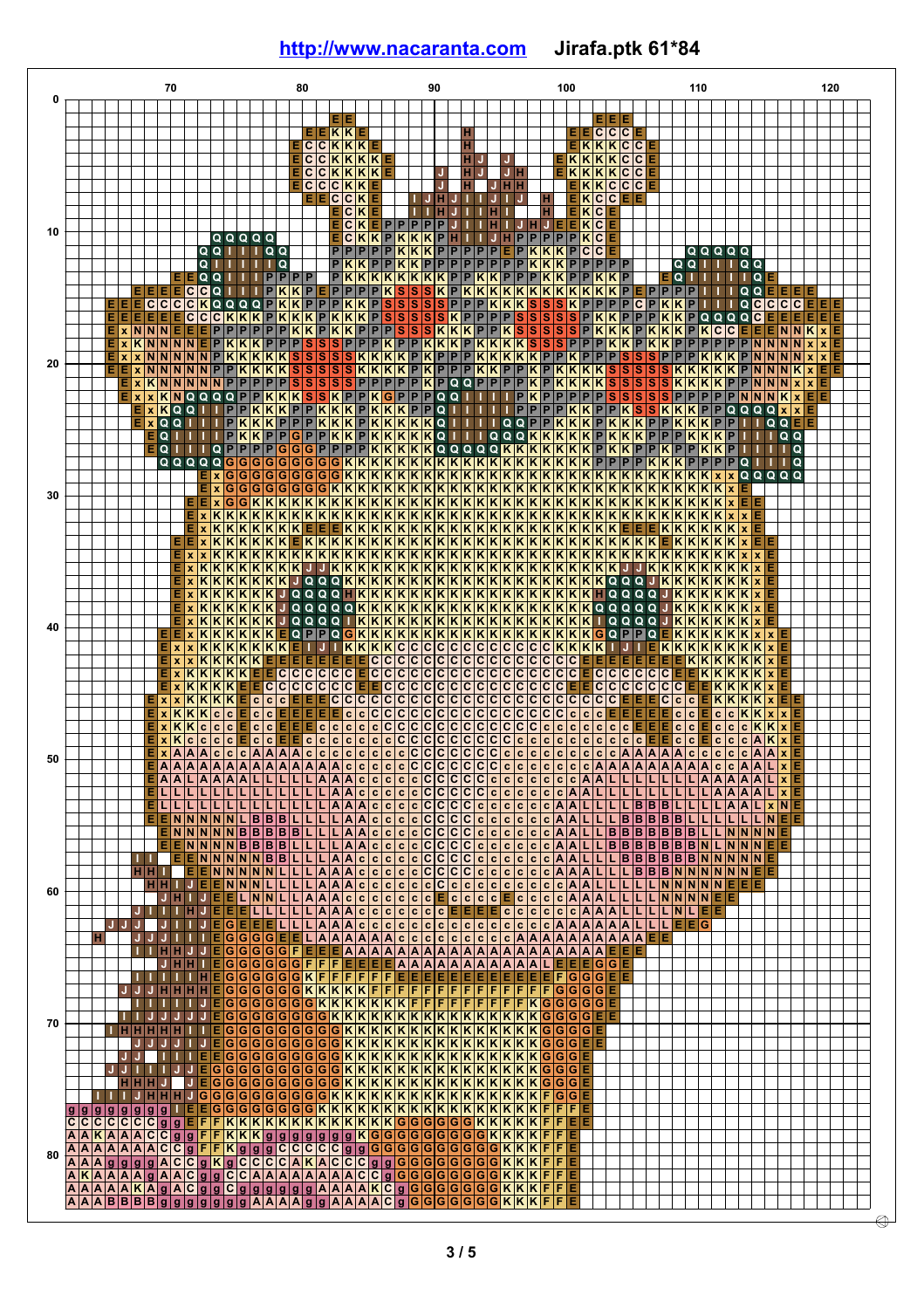## **<http://www.nacaranta.com>Jirafa.ptk 62\*85**